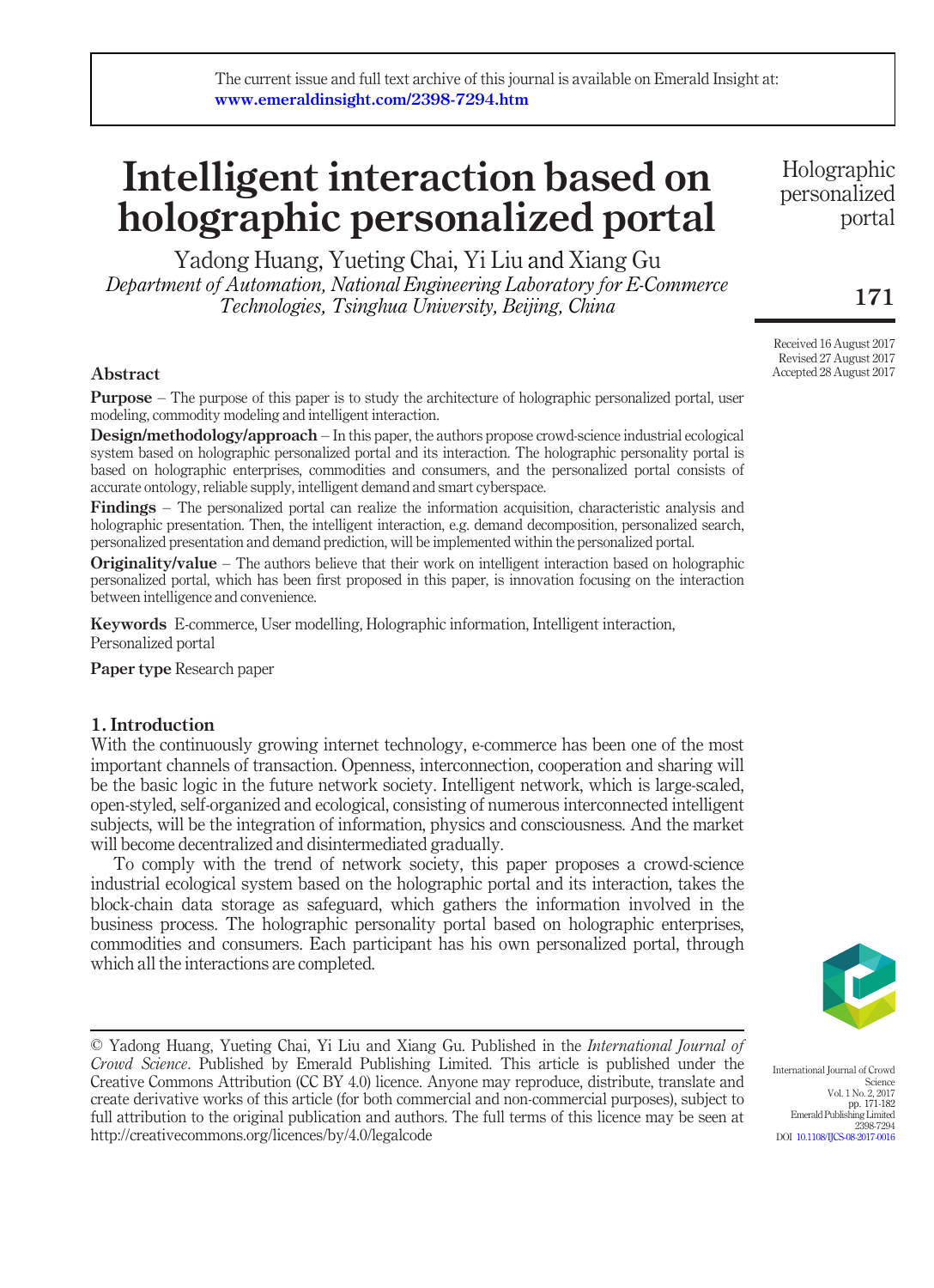User information forming the personalized portal can be obtained by various ways, and the physical, knowledge and remind information can be presented thoroughly after analyzing the user's personalized information and behavior, e.g. repeated search, repeated purchase, demand correlation, and commodity attributes co-occurrence. Similarly, the holographic commodity information should be gathered from both the supply side and demand side, and characteristics of commodity should be analyzed. After the user and commodity modeling, the intelligent interaction can be conducted within user portal, demand decomposition, personalized search, personalized presentation and demand prediction. IJCS 1,2 172

# 2. Previous literature

#### 2.1 User preference acquisition

The consumers pursue the individuation, style and spiritual enjoyment, and the form and content of the consumption are becoming more and more diversified. The repeat purchase rate of some commodities is low, because the preference varies all the time ([Koren, 2009](#page-11-0)). For example, a user who has a red T-shirt may not buy another one, because of the drift of personalized psychology or interest. As a result, it is more and more important to acquire the user preference quickly and accurately.

The acquisition of user preferences is mainly from two perspectives: analysis of the user's online behavior and commodity attributes. At present, there are explicit and implicit methods to obtain user preference ([Aggarwal and Yu, 2000\)](#page-10-0). The explicit method obtains the user preference directly through dynamic feedback, interactive and questionnaires ([Bruyn](#page-10-1) et al[., 2008\)](#page-10-1); for example, WebWatcher and MyYahoo need user to mark their interesting keywords and projects ([Joachims](#page-11-1) *et al.*, 1997). The implicit method obtains user preference through analyzing the browsing information and selection history [\(Ying, 2003\)](#page-11-2). It is easy to update the user preference for implicit method because of the low user engagement, but there may be differences between the induced preference and real situation ([Claypool](#page-11-3) et al., [2001](#page-11-3)).

Google adopts a theme to describe the user's attention to the content of information. Gediminas Adomavicius uses multi-dimensional space model to express the score matrix of collaborative filtering recommendation algorithm [\(Adomavicius](#page-10-2) *et al.*, 2005). In addition, there are weighted keyword vectors, case-based representations [\(Smyth](#page-11-4) et al., 2002), fine grain model representations and so on.

#### 2.2 Demand modeling method

The main methods of user modeling are genetic algorithm and machine learning, e.g. econometric method, system dynamic method, automatic clustering, decision tree and neural network.

Econometric methods are mainly developed from short-term forecasts, while this approach can do nothing on the unstable economic process and the economic phenomenon lacking of normative behavior theory [\(Williams](#page-11-5) et al., 2002).

System dynamics method based on feedback theory and computer simulation was proposed by J.W. Forrester first in 1950s, which is used for predicting the medium long-term trends and properties of system behavior. The system dynamics method is capable of predicting neither a particular event nor an action in the future.

Items or users with similar features will be grouped in the clustering system. The probability that the user browses or visits the recommended object belongs to a given class will be used in resource items classification, which constitutes the user preference ([Santos](#page-11-6) [and Zárate, 2015\)](#page-11-6).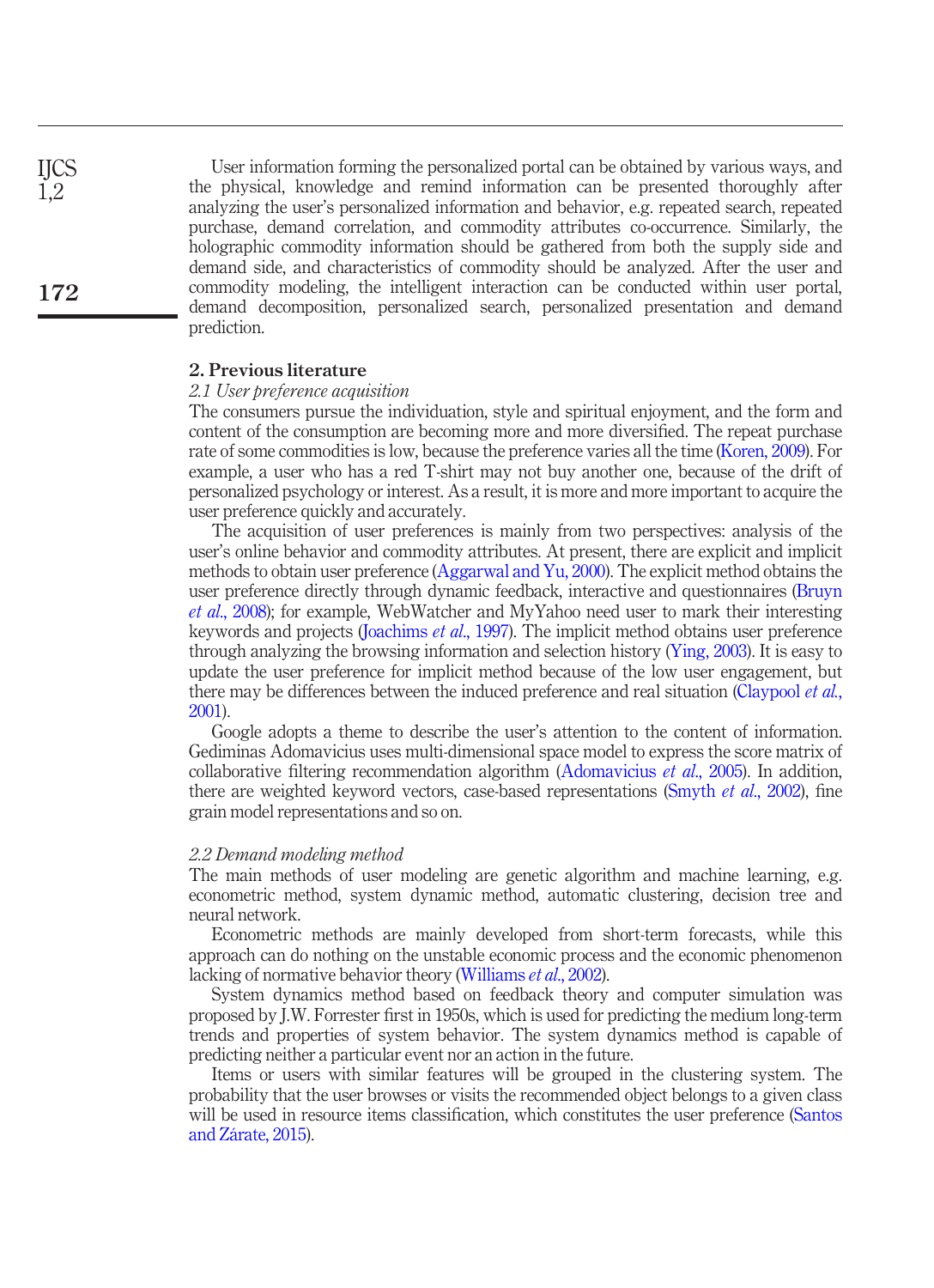The user starts from the root node and is directed to answer a series of questions until a decision tree is formed. Each node of the tree represents a decision point, and once the leaf node is reached, a complete description of user preference is obtained ([Lomax and Vadera,](#page-11-7) [2013\)](#page-11-7).

Artificial neural network method was applied in economic forecasting by Lapedes and Farber in 1987, which can be used in both short-term and medium long-term economic forecasting. The input hypothesis of user preference is studied and the weights of the network connections are adjusted until all the nodes reach stability. Then the content of the active node in the output layer represents the user preference.

## 2.3 Psychology in recommendation

The traditional recommender systems only consider the material demand in the analysis of user preferences and ignore the psychological factors. As a result, the individual psychological needs of users cannot be obtained by the recommend system, which does not produce good recommendation effects. Therefore, it is necessary to take the psychological needs of users into account in the personalized recommendation system, which may make up for the shortcomings of traditional methods in mining user preferences.

Ngip Khean Chuan adopted Kansei engineering in analyzing the psychological needs of users on the internet and used interactive way to recommend the proper commodity to the user ([Chuan](#page-11-8) *et al.*, 2013). Amaud De Bruyn built a psychological model based on the simple demographic information, the usage of commodity and the explicit consumption preferences, which helps in purchasing decisions [\(Bruyn](#page-10-1) *et al.*, 2008).

# 3. The system architecture

# 3.1 Overall architecture

To explore the evolution of the market, a macro-level architecture should be established first to characterize the crowd-science industrial ecological as shown in [Figure 1.](#page-2-0)



<span id="page-2-0"></span>Figure 1. The system architecture of crowdscience industrial ecological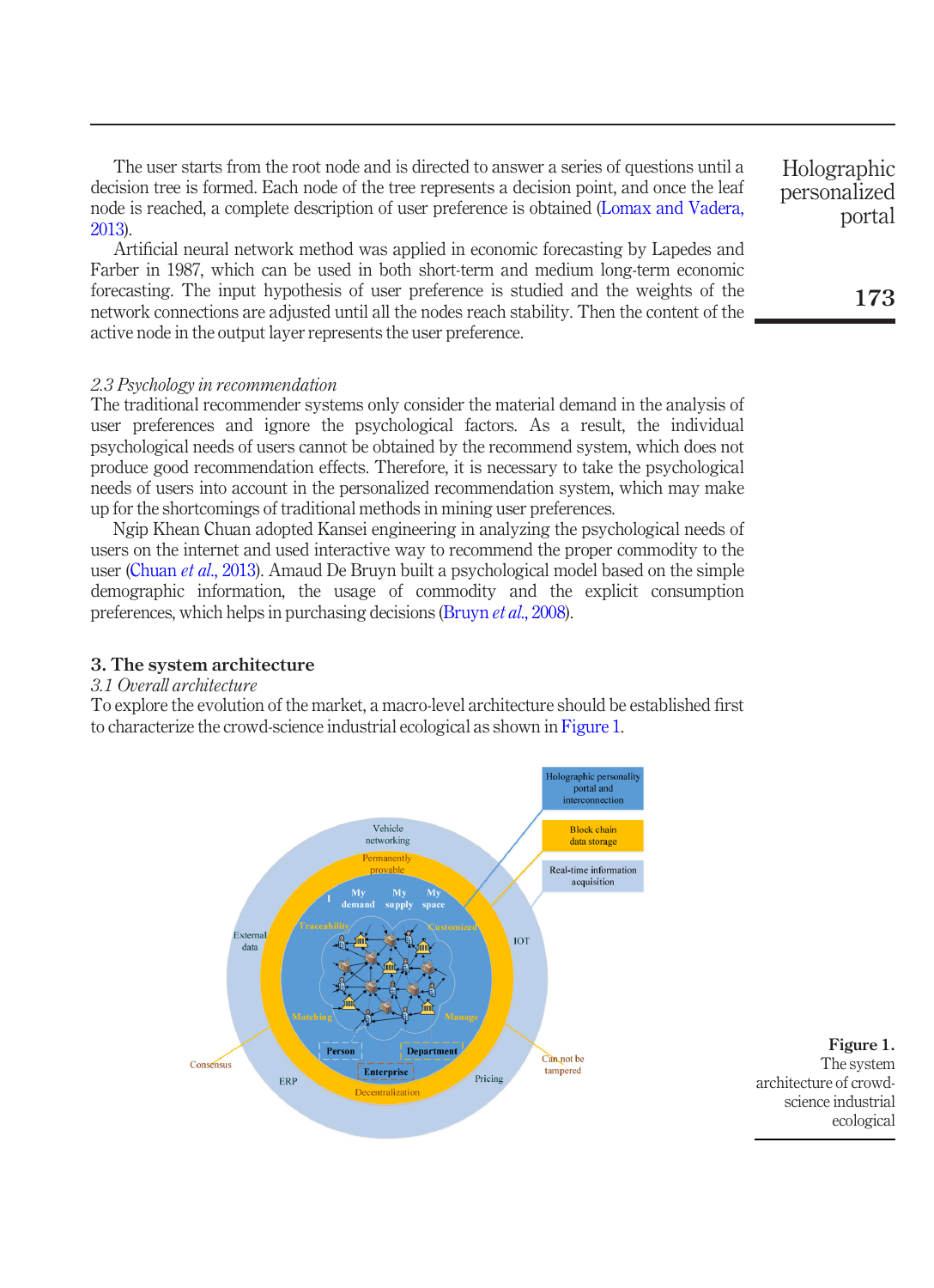The crowd-science industrial-ecological system based on the holographic personality portal and its interaction, takes the block-chain data storage as safeguard, which gathers the information involved in the business process, e.g. enterprise resource planning (ERP) information, internet of things (IOT) information, pricing information, vehicle information and external data.

> The holographic personality portal based on holographic enterprises, commodities and consumers, the personalized portal of enterprise and consumer are the carriers, which achieves the precise interconnection and intelligent transaction between any two portals. Within the personalized portal, the owner can complete proactive and personalized consumption, direct and centralized circulation, decentralized and intelligent production. Finally, the self-organized, open-end and ecological industrial operation system is formed.

The advantages of block chain can be expressed as follows:

- An indelible record of public books can ensure all the information within the personalized portal credible.
- The data can be checked by the trusted third-party department, e.g. testing institution and regulators.
- Alliance chain-consensus mechanism provides admittance service, which meets compliance requirements.
- Automatic data storage of IOT and the certificate of deposit can be audited.

#### 3.2 Personalized portal

Nowadays, most of the trading platforms act as mediations, which is against the tendency of disintermediation. The platform will gain the data generated by all of its participants, which will result in harmful monopolization. However, user of personalized portal can complete the demand recognition, supply release, matching, transaction and credit evaluation within his own personalized portal.

Each participant has his own personalized portal, through which all the interactions are completed as shown in [Figure 2](#page-3-0). The numerous portals are interconnected through four channels, accurate ontology, reliable supply, intelligent demand and smart cyberspace.



<span id="page-3-0"></span>Figure 2. The constitute of personalized portal

IJCS  $\frac{1}{1}$ 

174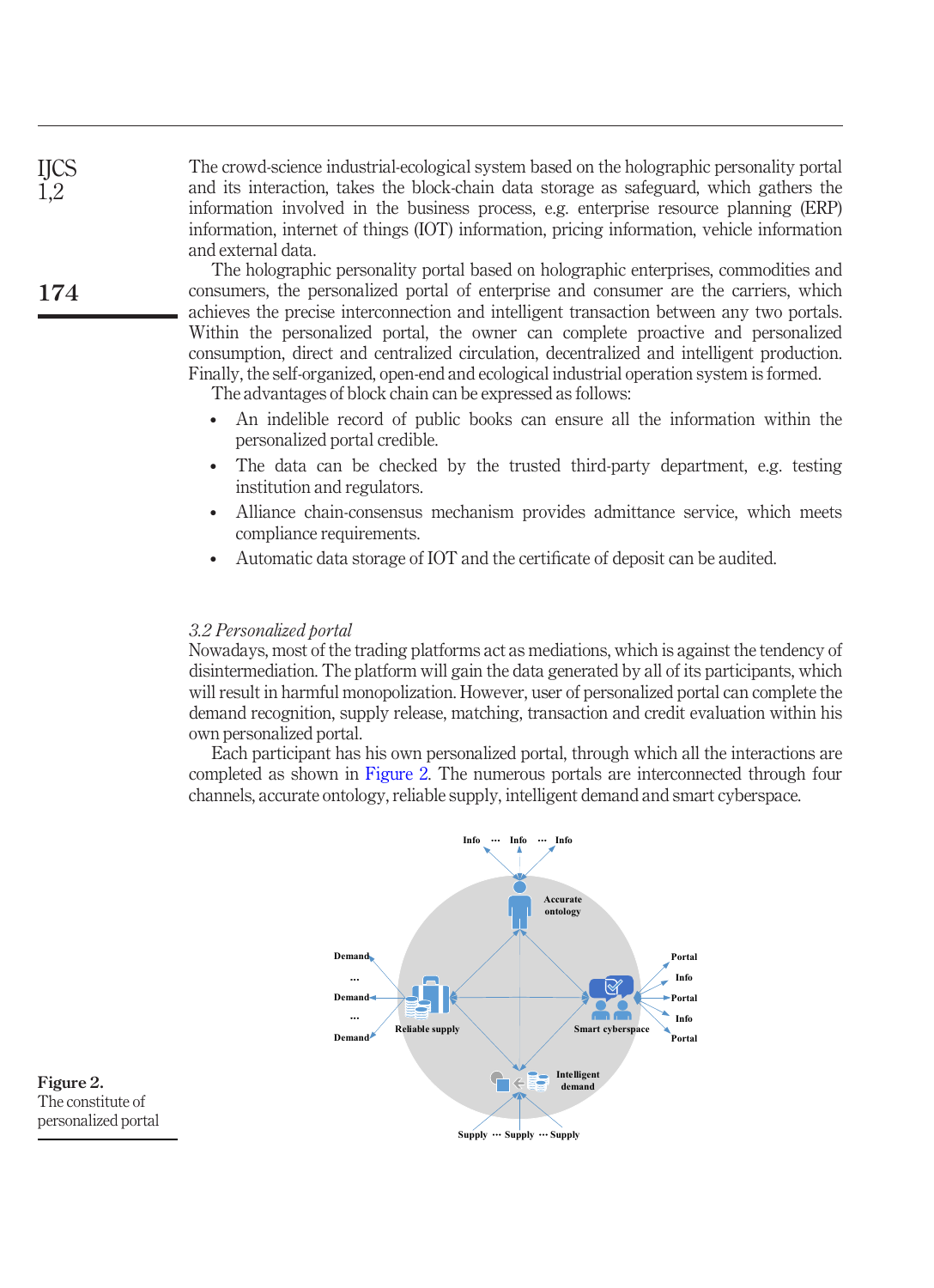Accurate ontology consists of information and behavior from the realistic world, and it is the counterpart to reflect realistic individual or organization. It can provide the user basic information, 3D model and knowledge graph. Reliable supply provides supply release, history, preference and status of the subject thoroughly through words, images, visual reality (VR), augmented reality (AR), real-time visuals (RTV) and real-time interaction. Similarly, demand proposing, history, preference and status of the subject can be presented thoroughly through words, images, VR, AR, RTV and real-time interaction. The personalized demand information, based on the user preference, basic information and instant demand information, is recognized by the demand-recognition system. Then the intelligent matching system will provide a configurable and holographic supply chain to the user. Smart cyberspace collects and arranges the information automatically from the owner and the ones who have interaction with him, based on the social network of user-centered forms with the weights and relation updating in real time. The smart cyberspace, as a way to know the world, will solve the isolated islands of information, which may improve the operation efficiency of whole society.

# 4. User modeling

# 4.1 Data source

User information, forming the personalized portal, can be obtained from the following ways:

- User can import his own information into the system, which is the most straightforward way, and it will help with the cold start situation.
- Any action from the user will be analyzed inside and outside the personalized portal, e.g. search, click, brows, consult and transaction. Finally, the logical information world and the actual physical world can be syncretized, which will increase the accuracy of demand identification.
- The real-time information associated with the user can be gathered by IOT and wearable devices, which ensures the synchronization of user information and this mechanism is crucial for the instant demand.
- Scattered pieces of information studied intelligently from the social network can contribute to the potential demand based on his similar users, and the accuracy of recommendation may be improved.

In addition, user data should be synchronized on different devices, including mobile, laptop, desktop, etc.

# 4.2 Characteristic analysis

4.2.1 Repeated search. Repeated searches refer to the user's submits of the same keywords at different times. It is more important to study the situation in which the user clicks the different results in the repeated searches than clicking the same results. As users' demands vary widely, each user may choose different commodities from the same search results. So the quality of search results can be improved by taking the user's personalized information into account.

In a search session, user may sequentially submit multiple filter criteria  $(F_0, F_1, \ldots, F_k)$ . For the current filter criterion  $F_k$ , its related short-term history data consist of history filters criteria  $H_F$  and history clicks  $H_C$ , where  $H_F = (F_0, F_1, \ldots, F_{k-1})$  and  $H_C = (C_0, C_1, \ldots, C_{k-1})$ means the submitted filter criteria and the corresponding clicks, respectively. The model of commodity attribute  $p(\omega|H_C)$  can be calculated from cumulative average of history click model  $p(\omega|C_i)$ :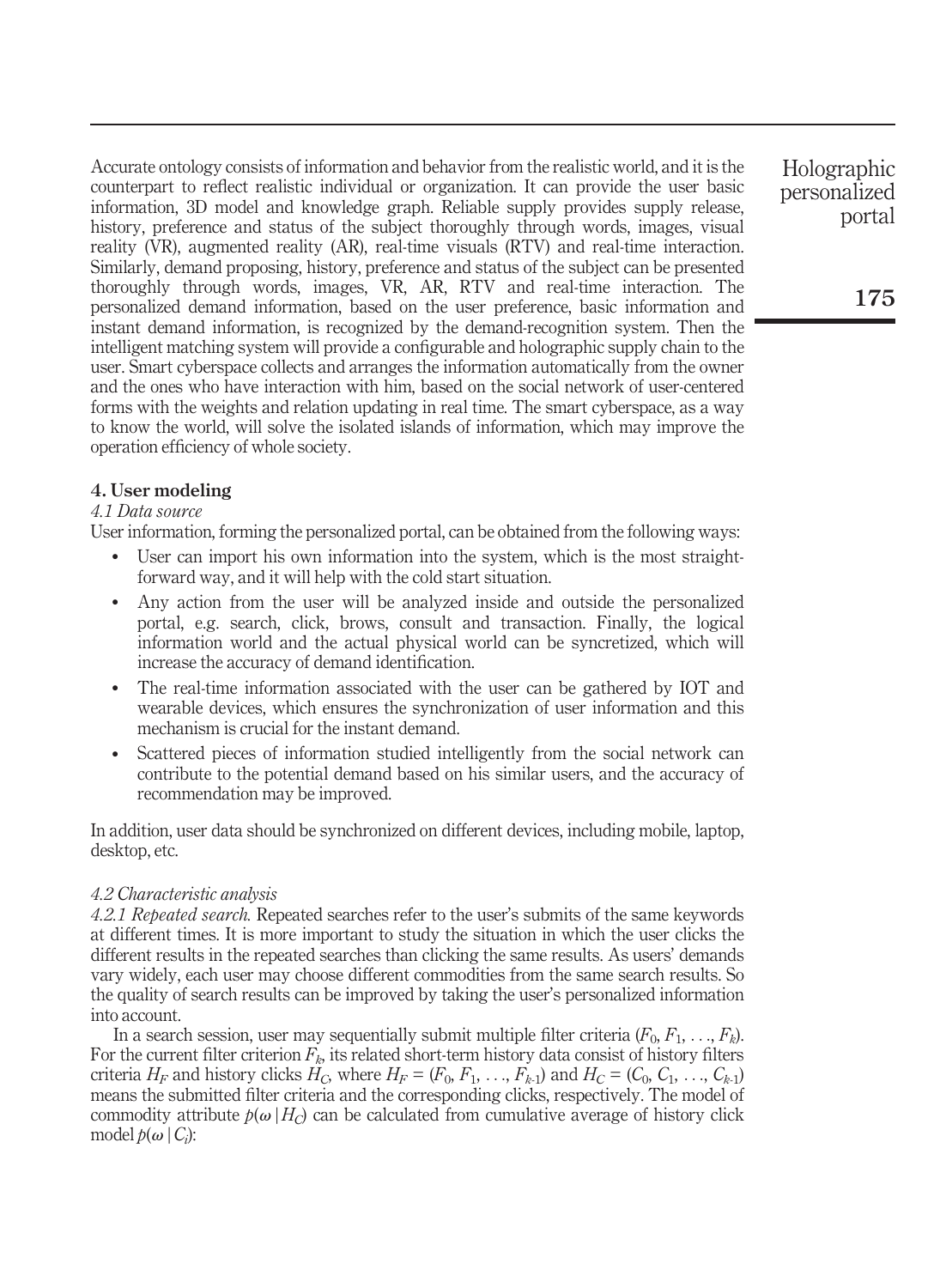IJCS  
1,2 
$$
p\left(\omega\middle|H_c\right) = \frac{1}{k-1}\sum_{i=1}^{k-1}p\left(\omega\middle|C_i\right)
$$
 (1)

The weight of commodity attribute of history click can be achieved by TF-IDF method as:

$$
p\left(\omega\middle|C_i\right) = TFDF_{\omega,C_i} = \left(1 + \log\left(tf_{\omega,C_i}\right)\right) \times \log\left(1 + \frac{N}{df_{\omega}}\right) \tag{2}
$$

where  $tf_{\omega,G}$  means the number of occurrences of commodity attribute  $\omega$  in the reviews of  $C_i$ click, N is the total commodity number of search results and  $df_{\omega}$  is the number of commodity with attribute  $\omega$ .

Through studying all the search sessions, the commodity attributes will be achieved, which may meet all the user's demands.

4.2.1 Demand correlation. Not only the law of demand but also the influence factor of transaction can be obtained through analyzing the demand history. The frequency, quantity, level and individualization are the key parameters of transaction history. The commodities that appear in the same or near order may have demand correlation. The demand coefficient  $\alpha_{ii}$  means the demand correlation between commodity i and i, and it can be expressed as follows:

$$
\alpha_{ij} = \sum_{l=1}^{p} Q_{ijl} / \sum_{l=1}^{p} Q_{il}
$$
\n(3)

Where P means the total order number,  $Q_{ijl}$  is the number of commodity i when j appears in order l and  $Q_{ii}$  is the number of commodity i in order l. The range of  $\alpha_{ii}$  is [0, 1] and  $\alpha_{ii} \neq \alpha_{ii}$  usually.

By calculating the demand correlation between two demands in real time, the recommendation rule will be adjusted correspondingly.

4.2.1 Attributes co-occurrence. Co-occurrence in demand history means the phenomenon that the same or different types of attributes occur in different demands. Co-occurrence analysis is a quantitative analysis method of attributes co-occurrence in various demands, which may reveal the association among different attributes and the implied meaning of these attributes. The degree of association can be measured by the co-occurrence frequency.

For *n* attributes, there will be one  $n \times n$  co-occurrence matrix:

$$
\begin{pmatrix} f_{11} & \cdots & f_{1n} \\ \vdots & \ddots & \vdots \\ f_{n1} & \cdots & f_{nn} \end{pmatrix} \tag{4}
$$

If the  $i<sup>th</sup>$  attribute and  $j<sup>th</sup>$  attribute occur k times, the co-occurrence frequency can be expressed as:

$$
f_{ij} = k \tag{5}
$$

#### 4.3 Presentation method

176

The physical, knowledge and remind information of the user can be presented thoroughly through words, images, VR, AR, RTV and real-time interaction. Then the logical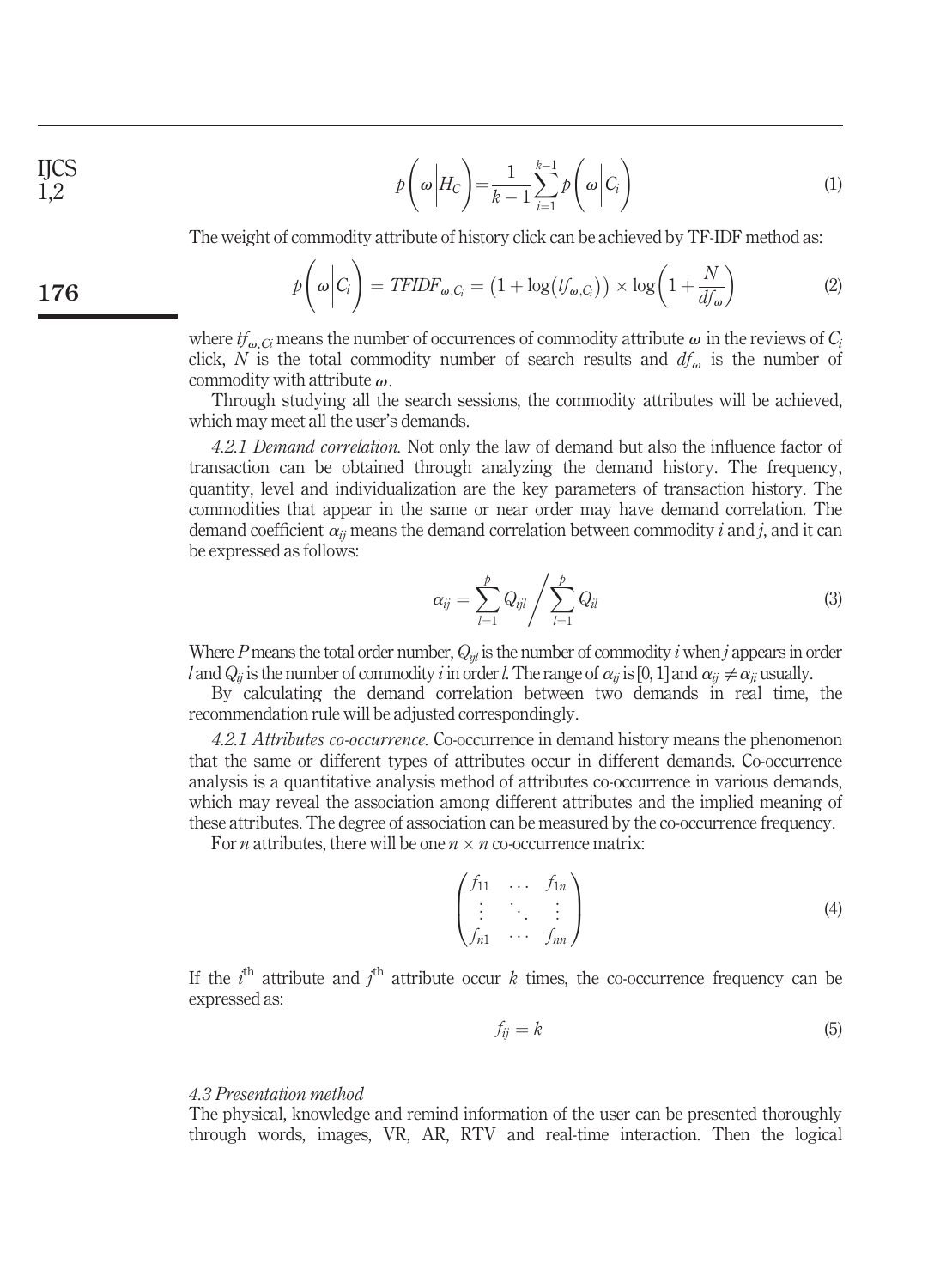information world and the actual physical world can be syncretized, which will enhance the reality and reliability of the subject.

The ontological structure of an individual can be presented properly from five dimensions: physiology, personality, knowledge, belief and experience. The physiological dimension can be presented by a 3D model which can be used in virtual fitting and a few power bars showing the condition of body, such as physical strength, mental state and body immunity. The radar analysis is adopted in the personality dimension, because the radar chart can show the preferences intuitively. The knowledge dimension includes education and profession. The education shown on the map contains position, school badge, specialty and time interval. The basic information of profession can be shown by the organization chart of the company, and the relationships and experience of profession can be presented by networking and event list, respectively. The belief dimension shows the statistical analysis result of viewpoint and comment by keywords and grades.

#### 5. Commodity modeling

# 5.1 Data sources

The drastic competitiveness makes the commodity life-cycles shorter and shorter; as a result, holographic commodity information is the foundation of choosing the appropriate commodity. Commodity information can be obtained mainly from the supply side and demand side.

5.1.1 Supply side. The real-time information associated with the commodity can be gathered by IOT, ERP, vehicle networking and other external data, and all the information will be stored on block chain. And the retrospective system is based on the automatically collected information.

Besides the real-time information, the supplier should provide standardly description of the commodity. Then, it is easy to recognize the accurate information, which may be helpful to search and choose the optimal commodity from the numerous commodities. From the standardized description of commodity information, the keywords and quantitative information can be obtained. A standardized description method for heterogeneous commodity should contain the following information ([Table I](#page-7-0)).

5.1.2 Demand side. The demand information may be mixed with uncertain linguistic information because of the limited experience and knowledge background ([Xu, 2006](#page-11-9)). The complexity of the commodity itself may also reduce the accuracy of demand information. Meanwhile, multi-granularity and multi-semantic are adopted by different consumers in describing the demand information. So, it is necessary to design a standardized description method for heterogeneous demands. A standardized description method for heterogeneous demand should be included but not be limited to the following information listed in [Table II.](#page-8-0)

5.1.3 Extra information. Scattered pieces of information can be obtained from the manufactures, couriers and users, e.g. the additional information, application information and evaluation information. Extra information acquired intelligently from the transactions within one portal and among portals may satisfy potential demand based on the demand correlation, attribute co-occurrence, etc. And the accuracy of recommendation may improve.

# 5.2 Characteristic analysis

5.2.1 Studied information. The more information commodity provides to the customer, the more it helps to improve the system's matching accuracy and speed. The supply history of one commodity can reflect the business strategy of the supplier. Promotions can be inferred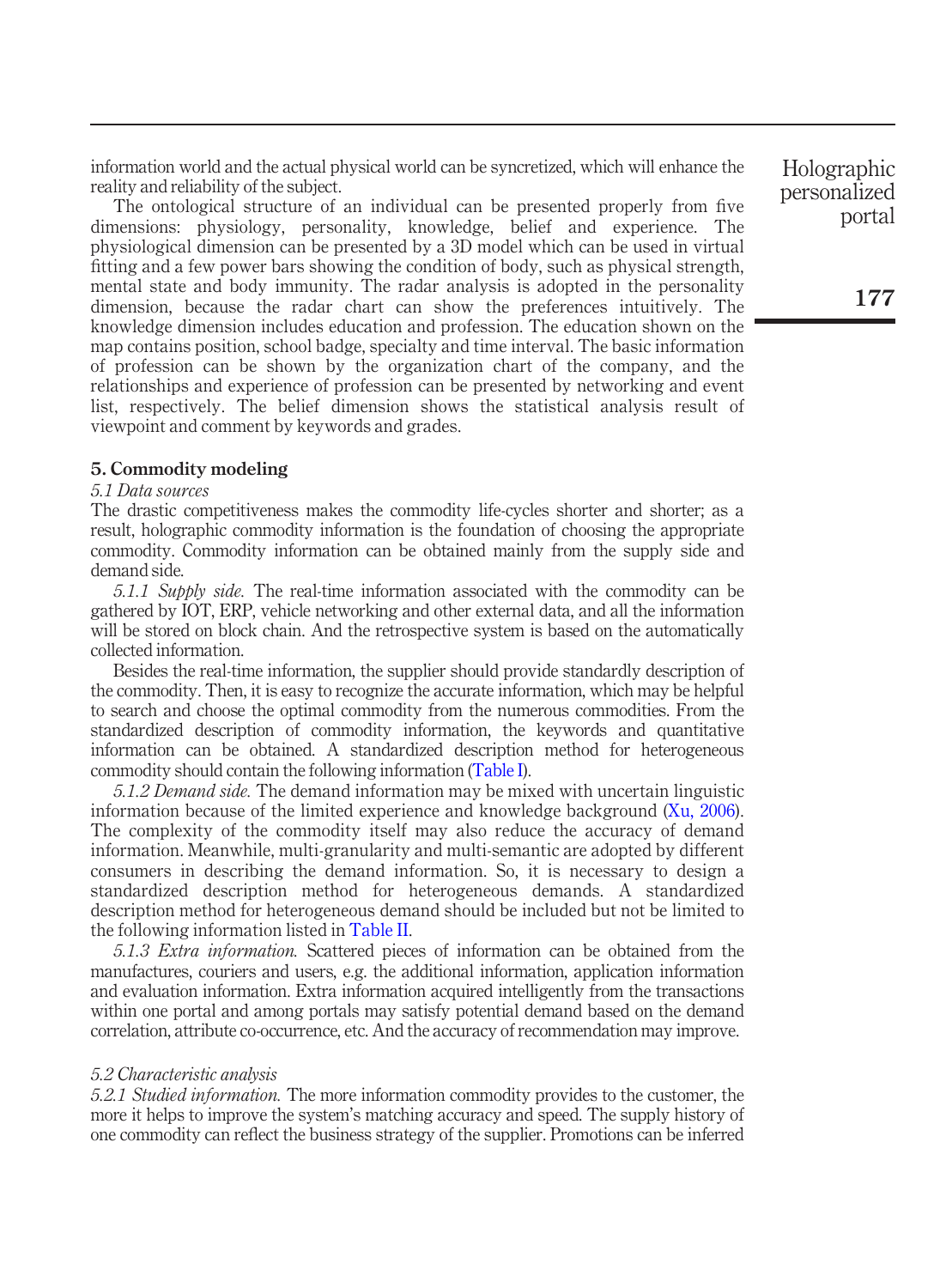| <b>IJCS</b><br>1,2                                          | <b>Items</b>                                                                                                                                                                               | Meaning                                                                                                                                                                                                                                                                                                                                                                                    |
|-------------------------------------------------------------|--------------------------------------------------------------------------------------------------------------------------------------------------------------------------------------------|--------------------------------------------------------------------------------------------------------------------------------------------------------------------------------------------------------------------------------------------------------------------------------------------------------------------------------------------------------------------------------------------|
| 178                                                         | Category<br>Industry<br><b>Brand</b> level<br>Level<br>Specification<br>Valid date<br>Price index                                                                                          | Physical or digital<br>$A-Z$<br>$1-5$<br>$1 - 5$<br>Size and packing<br>Whether need sales promotion<br>Historical and average price, trend                                                                                                                                                                                                                                                |
|                                                             | Sales information<br>Image<br>Video<br>Credit<br>Label<br>Instruction<br>Link<br>Cases<br>Distributing center<br>Similar commodity<br>Inventory<br>Production capacity<br>Supply resources | Time, location, price, volume<br>Products and environment display<br>Products and environment display<br>Subject and object credit<br>Based on the semantic analysis<br>Detail information<br>More information<br>Typical application<br>Cover range, supply capacity<br>Substitutability: 1-0<br>Location, volume, price<br>Average and peak capacity<br>Region, quality, capacity, price |
| Table I.<br>The standardized<br>description of<br>commodity | Ingredients<br>Target buyers<br>Recommended item<br>Cautions<br>Main function<br>Storage mode                                                                                              | Detail information<br>Gender, age, job, preference<br>Correlation: 1-0<br>Holographic display<br>Application scenarios<br>Space, temperature, humidity                                                                                                                                                                                                                                     |

<span id="page-7-0"></span>from the phenomenon that one commodity's price remains unchanged, while its quality and sales volume increase, or commodity's quality remains unchanged while its price decreases and sales volume increases. So, except for the regular attributes, the studied information should be presented for the consumers.

5.2.2 Membership function. Linguistic variables refer to the use of words in natural language to indicate the degree of perception of commodity, rather than the traditional numerical form. In general, language is less precise than number. So the adoption of linguistic variables provides an approximate method to describe those that are too complex or subjective.

Linguistic variables are usually represented by fuzzy mathematics – by converting linguistic variables into fuzzy numbers to convey the meaning of their values, i.e. to achieve quantification. The common membership functions include trigonometric functions, trapezoidal functions and Gauss functions. Determining the membership function is subjective and uncertain to a certain extent. It should be determined according to the specific circumstances.

5.2.3 Perceptual feature space. The attributes of one commodity vary for different consumers. The semantic differential method is an effective way to measure user's perception of one commodity. First, a series of attributes of the commodity should be obtained. For each attribute, there will be 7-11 intervals between the positive meaning and negative meaning. Second, the relationship between commodity attributes and perceptual feature should be established, the TF-IDF method can be adopted.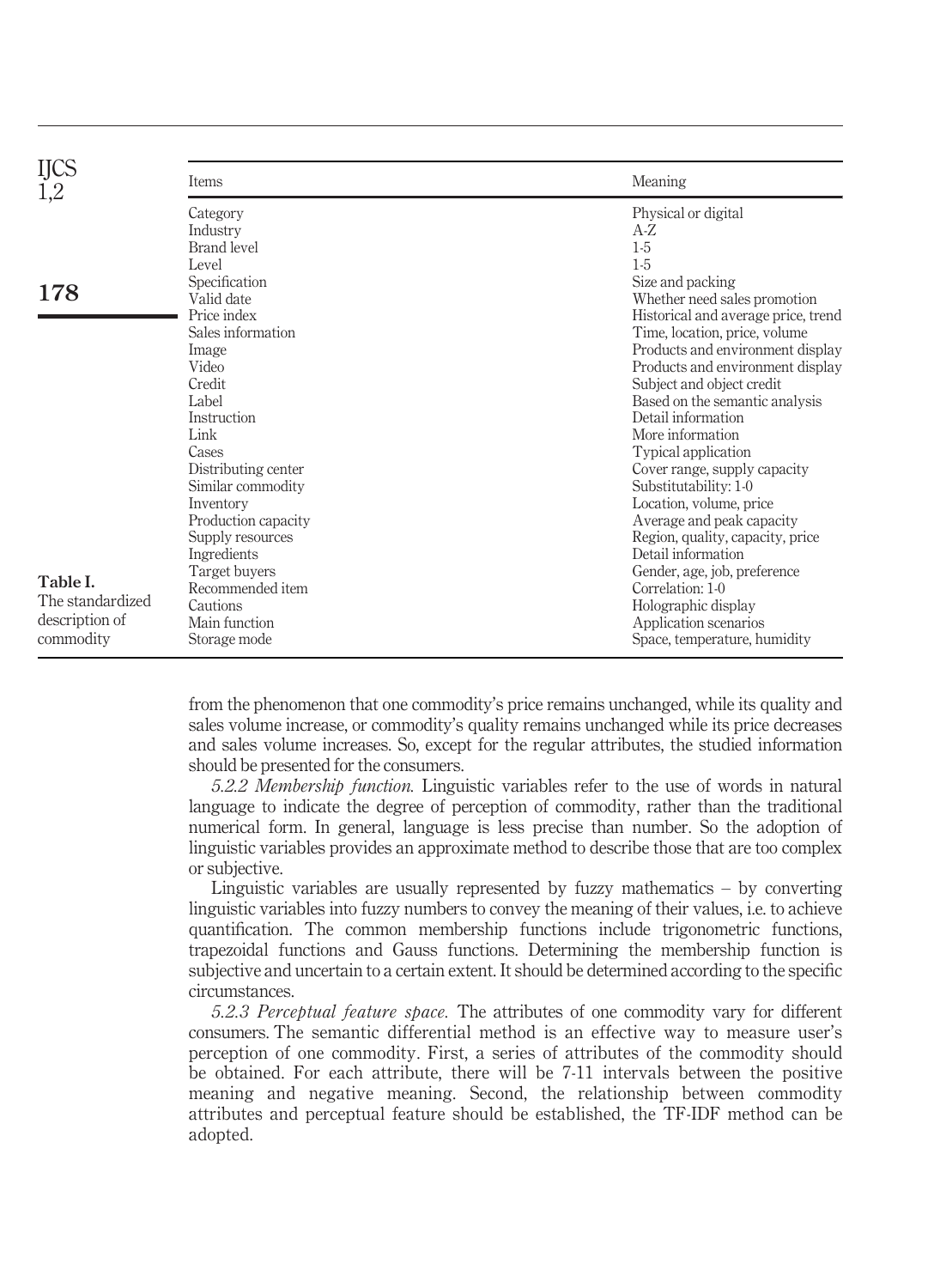| Items                | Parameters                                                      | Holographic<br>personalized                                |
|----------------------|-----------------------------------------------------------------|------------------------------------------------------------|
| Name                 | Supplier<br><b>Brand</b><br>Commodity                           | portal                                                     |
| Quality              | Category<br>Available time<br><b>Quality level</b>              | 179                                                        |
| Quantity             | <b>Size</b>                                                     |                                                            |
| Time                 | Packaging<br>Date in manufacture<br>Order time<br>Delivery time |                                                            |
| Place                | Life cycle<br>Production place<br>Destination                   |                                                            |
| Mode                 | Payment method                                                  |                                                            |
| Credit               | Delivery method<br>Supplier<br>Commodity                        |                                                            |
| Special requirements | Speed<br>Sales volume<br>Price<br>Credit<br>Specified           | Table II.<br>Information of<br>standardized<br>description |

The user's attention to the product attribute can be calculated as:

<span id="page-8-0"></span> $f_{j\rightarrow k} = n_{j\rightarrow k}$  $\sum_{i=1}^{c_i}$  $\sum_{m=1}^{\infty} n_{j \to m}$ (6)

where  $n_{j\rightarrow k}$  is the number of commodity with the  $k^{th}$  value of attribute j. Then the standard deviation of  $f_{j\to k}$  should be obtained, where  $c_j$  is the number of attribute value of attribute j.

$$
\mu = \frac{1}{c_j} \sum_{m=1}^{c_j} f_{j \to m}, \sigma_j = \sqrt{\frac{1}{c_j} \sum_{m=1}^{c_j} (f_{j \to m} - \mu)^2}
$$
(7)

Then the importance of each commodity attribute can be achieved as:

$$
\alpha_j = \frac{1 - \sigma_j}{t - \sum \sigma_j} \tag{8}
$$

For one commodity with  $t$  attributes, the importance of the commodity for the user  $p$  can be expressed as:

$$
A_p = (\alpha_1, \alpha_2, \cdots, \alpha_t)
$$
\n(9)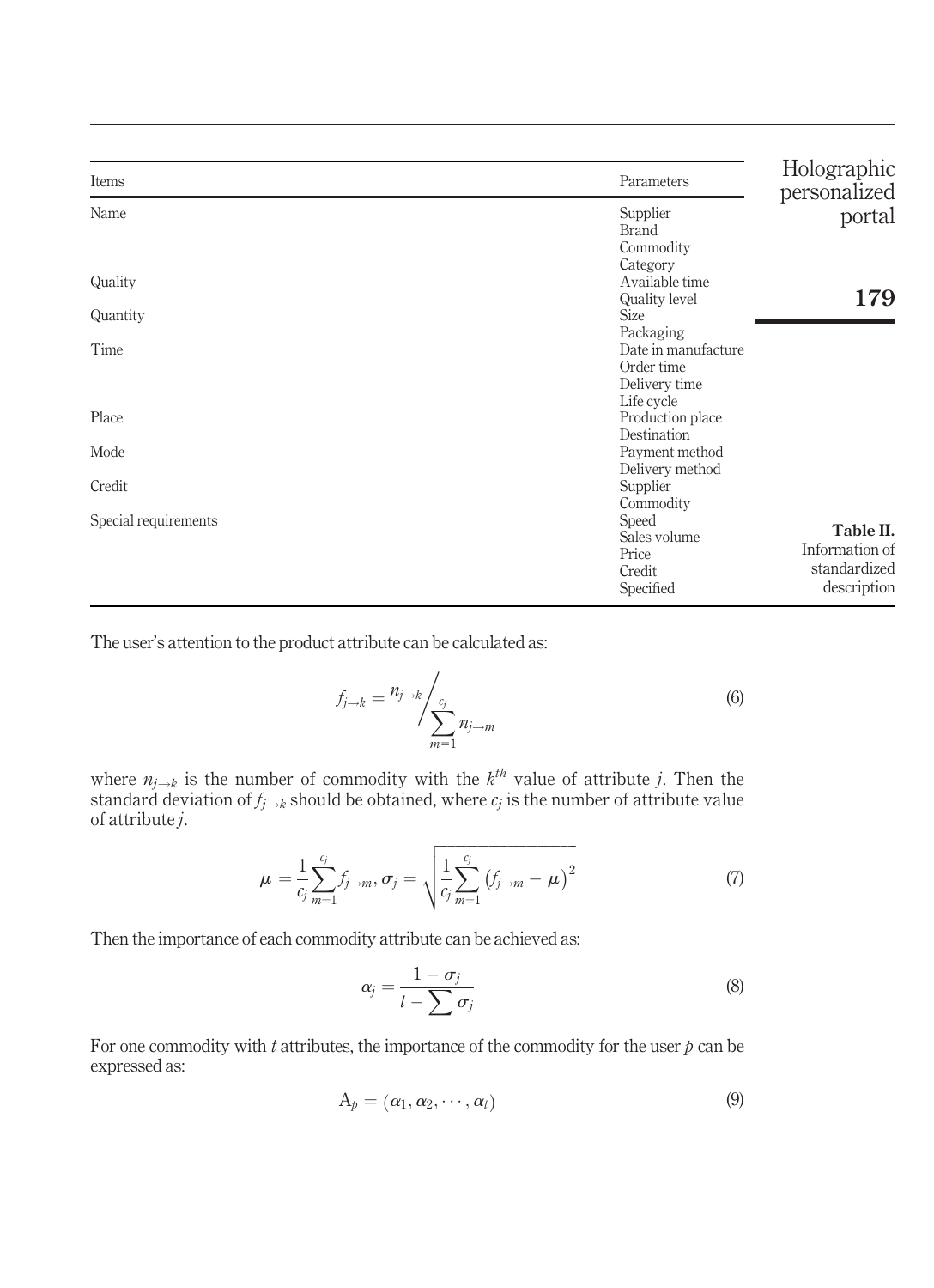#### 5.3 Presentation method IJCS

1,2

The multi-dimensional information consists of basic information, production information, specific information, portfolio information, show information and supply and demand information. Besides the traditional images and words, VR display, voice interaction and comprehensive traceability information are adopted to display commodity [\(Table III](#page-9-0)).

#### 6. Intelligent interaction 180

Based on the modeling of user and commodity, the intelligent interaction can be realized, e.g. demand decomposition, personalized search, personalized presentation, comment analysis and demand prediction.

# 6.1 Demand decomposition

The demand can be divided into explicit demand, implicit demand and unknown demand. Explicit demand includes instant demand and period demand. The implicit demand can be called predicted demand. Moreover, each kind of demand can be subdivided into noncustomized and customized demand.

The instant demand is the most common demand, and the demand information can be active input or automatic recognition by personalized portal. And the key parameters of instant demand are listed in [Table II](#page-8-0). The periodic demand is similar to the instant demand, but the demand information and the orders are sequence. In addition, there will be a configuration table to set the detailed information, such as frequency, time, duration, etc. The statistical condition of the finished transaction sequence updates constantly. The adjustment and optimization of the follow-up transaction sequence will refer to the feedback from the statistical condition and market condition. The predicted demand will be inferred or recognized based on the ontology and IOT.

# 6.2 Personalized search

There are three characteristics for personalized search:

- (1) First, the user can propose demand in particular scene. As a result, not only the standardized description of demand but also the scene information will be included in the search keywords.
- (2) Second, personalized information obtained from the portal, i.e. the data source of user modeling, can be the extra filter criteria. Then, there will be different search results from different users with the same search keywords.
- (3) Third, personalized search can help users find what they want in the long tail. Few hot sell commodities get attention from most of the users, while few users know about the other commodities, resulting in waste of resources.

<span id="page-9-0"></span>

|                                                              | Dimensions                                                                                                                       | Information structure                                                                                                                                                                                                                                                                                                            |
|--------------------------------------------------------------|----------------------------------------------------------------------------------------------------------------------------------|----------------------------------------------------------------------------------------------------------------------------------------------------------------------------------------------------------------------------------------------------------------------------------------------------------------------------------|
| Table III.<br>The holographic<br>information of<br>commodity | Basic information<br>Production information<br>Specific information<br>Portfolio information<br>Supply and demand<br>information | Name, category, brand, bar code, specifications, date, etc.<br>Supplier, production situation, commodity composition, hedonic price, etc.<br>Application scenarios, announcements, contrast situation, etc.<br>Related commodity, substitute commodity, composite commodity, etc.<br>History, statistics, status, forecast, etc. |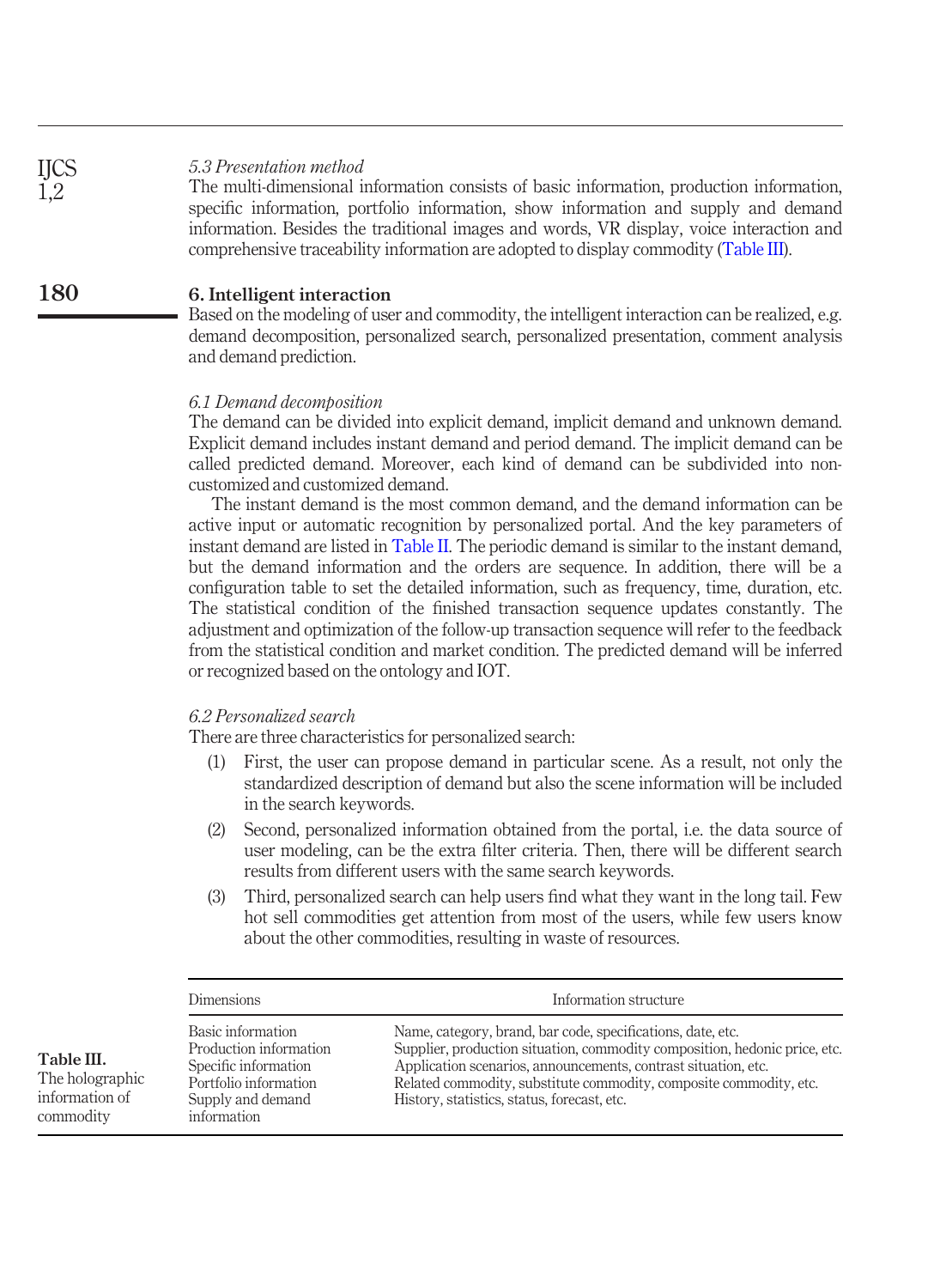# 6.3 Personalized presentation

Personalized presentation will be in the user's own portal. T provide the shortest path for the user to the proper commodity, a flat and dynamic classification tag should be established. First, a new classification system should be set up to meet the needs of the dynamic mechanism. Flat classification can shorter the view path, and the present classification can selectively avoid the situation of information explosion. Second, the dynamic mechanism for classification improvement should be established. The automatic or manual controllable dynamic mechanism is based on the user interaction, e.g. searching, browsing, trading, commenting and hot-spot tracking.

## 6.4 Demand prediction

Demand prediction will reduce the risk that the system recommends the commodity which the consumer does not like anymore. The demand frequency, demand quantity, demand level and demand individualization are the key factors of demand prediction. The prediction scenario often occurs in consumables, time-expired commodities and seasonal commodities. The consumables can be shown by a Gantt chart, making it easy to know what to buy. The pervasive sensors can show the life expectancy of commodities. The seasonal commodities will be recommended in every possible scenario properly. The commodity with recommended reason will be presented by 3D models, and each commodity has its potential supply chain. Moreover, the supplier in the potential supply chain will know the potential supply chain and the demander's personalized information. Then the supplier can adjust the supply and feed the information to the demander, which may increase the transaction probability.

# 7. Conclusion

In this paper, we propose a crowd-science industrial ecological system based on a holographic personalized portal and its interaction, and takes the block-chain data storage as safeguard, which gathers the information involved in the business process. Each participant has his own holographic personalized portal, and the personalized portal consists of accurate ontology, reliable supply, intelligent demand and smart cyberspace. The personalized portal can realize the information acquisition, characteristic analysis and holographic presentation. Then, the intelligent interaction, e.g. demand decomposition, personalized search, personalized presentation and demand prediction, will be implemented within the personalized portal.

Further research can be done based in this area. First, the accuracy and instantaneity of the ontology should be improved, which is the crucial for the holographic personalized portal. Second, more accurate recommendation algorithm should be proposed for the personalized portal.

## References

- <span id="page-10-2"></span>Adomavicius, G., Sankaranarayanan, R. and Sen, S. (2005), "Incorporating contextual information in recommender systems using a multidimensional approach", ACM Transactions on Information Systems, Vol. 23 No. 1, pp. 103-145.
- <span id="page-10-0"></span>Aggarwal, C.C. and Yu, P.S. (2000), "Data mining techniques for personalization", Data Engineering Bulletin, Vol. 23, pp. 4-9.
- <span id="page-10-1"></span>Bruyn, A.D., Liechty, J.C. and Huizingh, E.K.R.E. (2008), "Offering online recommendations with minimum customer input through conjoint-based decision aids", Marketing Science, Vol. 27 No. 3, pp. 443-460.